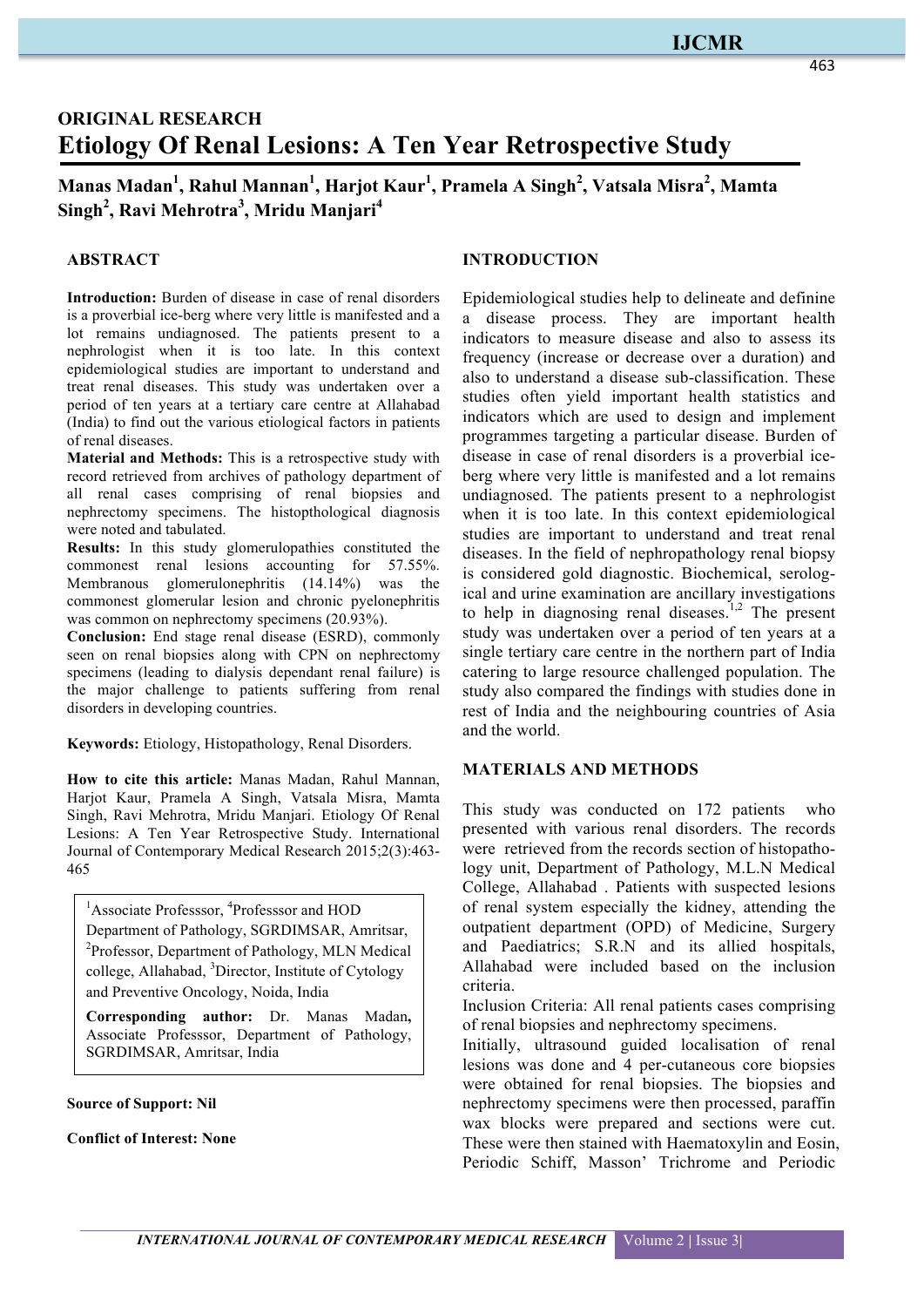Methenamine Silver stains. Presence of 5 or more glomeruli was considered as an adequate renal biopsy.

## **RESULTS**

This study showed that glomerulopathies were the commonest of the renal lesions constituting 55.23% of the cases. Chronic pyelonephritis took the second position with 22.09% of cases (Table 1). The age group varied between 6.0 years to 58.0 years with a male: female (M: F) ratio of 3:1. The most common renal lesion was chronic pyelonephritis (CPN) (22.09%). Membranous glomerulonephritis and renal neoplasms were the second leading cause of renal morbidity accounting for 9.30% cases each.

Membranous glomerulonephritis (MG) was commonest glomerulopathy, accounting for 16.84% of all glomerulopathies [Table-1].

The overall average age in cases of glomerulonephritis was 28.48 years. In nephrectomy specimens, CPN was the commonest lesion encountered (49.14%) followed by neoplasms (18.42%) in second position and post traumatic as well as unremarkable kidney specimens (9.58%) behind that.

The commones renal neoplasm on nephrectomy specimens was Renal cell carcinoma (RCC) (64.28% of all neoplasims). Malignant neoplasms (92.85%) were much more commonly encountered as compared to benign neoplasms (7.14%). Clear cell carcinoma was the most common histological subtype constituting 50.00% of the cases. Wilm's tumor and papillary variant of RCC constituted 14.28% each of all renal neoplasms [Table-2].

## **DISCUSSION**

In patients undergoing core biopsies, glomerulopathies (55.23%) were the commonest renal lesions encountered. Chronic pyelonephritis followed in second position with 22.09% cases. Renal neoplasms constituted 8.13% cases on nephrectomy specimens. These figures are in accordance with various other studies. $2,3$ 

The average age of presentation in this study was between 10-30 years. Overall there was a clear male preponderance. This correlates well with similar studies done elsewhere.<sup>3-6</sup>

The commonest glomerular lesion encountered was MGN followed in second position by MPGN and MeGN in third place (16.84 %, 11.57% and 8.42 % respectively). In a similar study conducted in the same institute,, MGN was the commonest pattern of injury; hence the present study was in accordance with it. The prevalence of MGN in the present study was higher

**Table-1:** Subdivision of various renal lesions according to the frequency, age and sex distribution.

| Lesion                 | Total           | $%$ of             | M: F             | Avg.  |
|------------------------|-----------------|--------------------|------------------|-------|
|                        |                 | all                |                  | Age   |
|                        |                 | renal              |                  | (in   |
|                        |                 | <b>Lesions</b>     |                  | yrs)  |
| Glomerulopathies       | 95              | $55.\overline{23}$ | 4:2              | 25.16 |
| Membranous             | 16              | 9.30               | 4:3              | 22.12 |
| Membranoproliferative  | 20              | 6.39               | 3:1              | 21.82 |
| (MPGN)                 |                 |                    |                  |       |
| Minimal Change         | 10              | 5.81               | 3:1              | 12.10 |
| Disease                |                 |                    |                  |       |
| Mesangioproliferative  | 08              | 4.65               | 1:1              | 32.75 |
| (MEGN)                 |                 |                    |                  |       |
| Diabetic nephropathy   | 10              | 5.81               | 2:1              | 40.82 |
| <b>Systemic Lupus</b>  | 06              | 3.48               | 1:3              | 27.75 |
| Erythematosus (SLE)    |                 |                    |                  |       |
| Crescentic             | 06              | 3.48               | 3:2              | 31.27 |
| Glomerulonephritis     |                 |                    |                  |       |
| <b>End Stage Renal</b> | 06              | 3.48               | $\overline{5:3}$ | 21.22 |
| Disease (ESRD)         |                 |                    |                  |       |
| Focal Segmental        | 05              | 2.90               | 2:1              | 22.71 |
| Glomerulosclerosis     |                 |                    |                  |       |
| (FSGS)                 |                 |                    |                  |       |
| Diffuse Proliferative  | 05              | 2.90               | $\overline{1:1}$ | 22.00 |
| (DPGN)                 |                 |                    |                  |       |
| Amyloidosis            | $\overline{03}$ | 1.74               | 3:2              | 59.66 |
| Chronic Pyelonephritis | 38              | 22.09              | 2:0              | 30.80 |
| Neoplasia              | $\overline{14}$ | 8.13               | 4:3              | 29.00 |
| Traumatic / Normal     | 06              | 3.48               | 5:2              | 26.14 |
| Kidney                 |                 |                    |                  |       |
| Tubercular             | 07              | 4.06               | 2:1              | 20.21 |
| Pyelonephritis         |                 |                    |                  |       |
| Benign Nephrosclerosis | 06              | 3.48               | 3:2              | 59.00 |
| Cystic Kidney          | 05              | 2.90               | $\overline{1:3}$ | 29.00 |
| Disorders              |                 |                    |                  |       |
| Xanthogranulomatous    | 01              | 0.58               | 0:1              | 19.00 |
| Pyelonephritis         |                 |                    |                  |       |
| <b>TOTAL</b>           | 172             | 100.00             | 3:1              | 24.38 |

in comparision with other studies. In India, MEGN is more prevalent in southern India, primary IgA glomerulonephritis is commonly seen in western India and Minimal Change Disease (MCD) in north India. MGN showed a male preponderance, which was similar to the findings of other studies. $2,3,5-9$ 

There was a significantly higher prevalence of ESRD in this study. Interestingly, if diabetic nephropathy and amyloidosis kidney are added in primary ESRD, the combined ESRD then becomes the leading pattern of the glomerular injury. However, in other studies ESRD did not show such large prevalence as was shown in our study. $8,9$ 

CPN comprised of 22.09% of cases in this study in nephrectomy specimens with a male dominance.